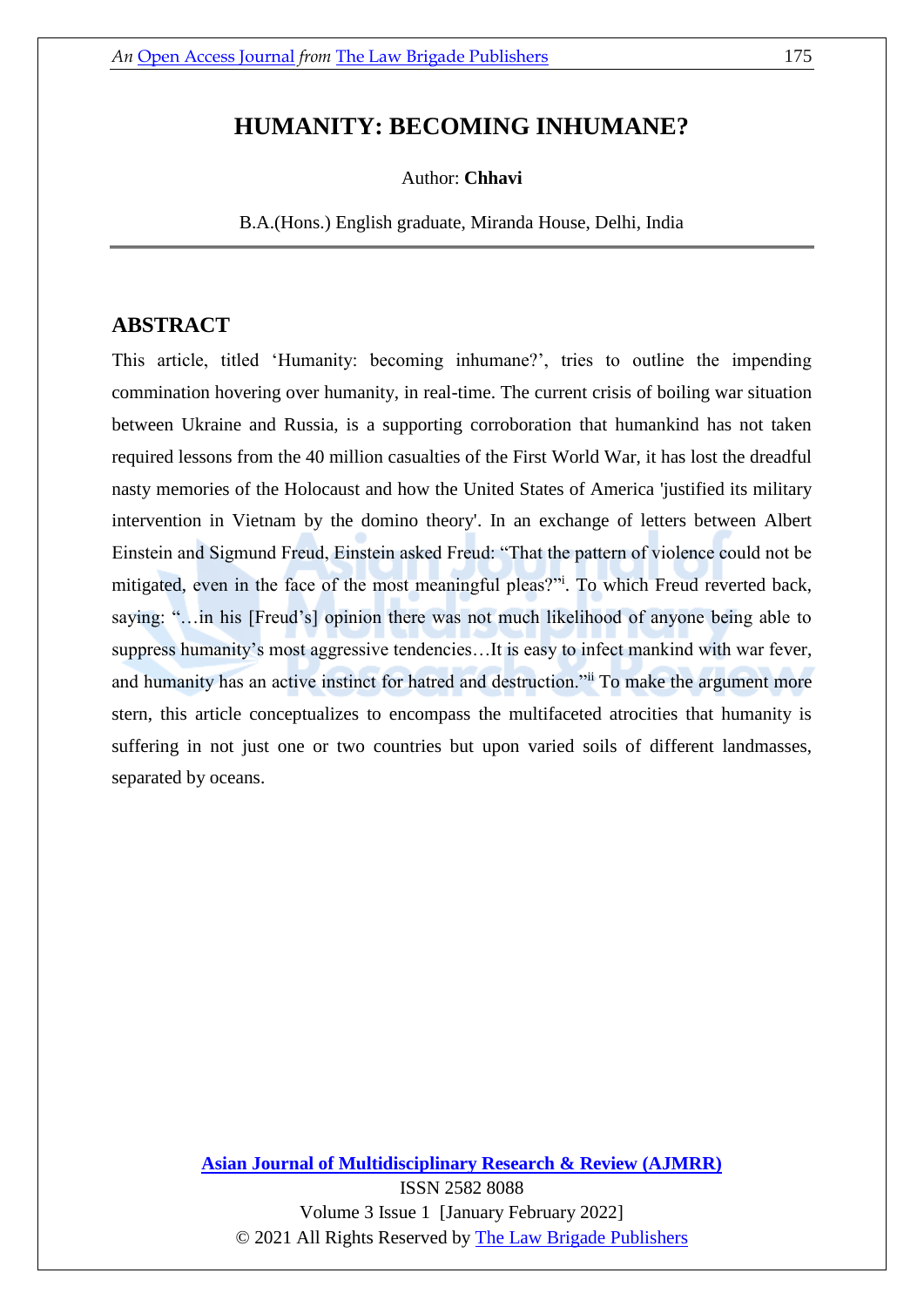#### **RESEARCH METHODOLOGY**

The method, hence, employed to baste the research around the article, circumferences along the rims of various primary and secondary sources which have been duly recognized and acknowledged throughout the article, in an appropriate manner. The sources include newspaper dailies, profuse number of political as well as apolitical books by authors stemming from diverse fields and statistics are being supported by the mentioning of the news channels which released the data, henceforth.

# **RESEARCH LIMITATIONS**

There was no possibility to create a participatory method of findings that might have used subjective opinions of the people, or simply the unfortunate incapability of harnessing in-field research due to the COVID-19 guidelines in effect and, thereby, the stringent expectations of adhering to the same.

### **PRACTICAL IMPLICATIONS**

This article is investigative in nature which aims at opening the floor for substantial critiquing, constructive debating and exploratory to invigorate more awareness about the novel issues at hand. Therefore, this article doesn't advocate any concrete conclusions at the behest of their applicability rather, it looks forward to set peripheries that could be swelled and pushed forward, further, with more considerable arguments.

# **ARTICLE**

Ece Temelkuran, in her recent title, ended her deliberation with a prominent note on humanity saying: "A human lifetime is tragically disproportionate to humanity's ambition. We live shorter than sea urchins or tortoises, which do not apparently share our desire to create a better world or our capacity to be disappointed when our dreams fall apart…Our generation and the next generation will have to answer the question, perhaps for the last time…, of how humanity

**[Asian Journal of Multidisciplinary Research & Review \(AJMRR\)](https://thelawbrigade.com/ajmrr/)**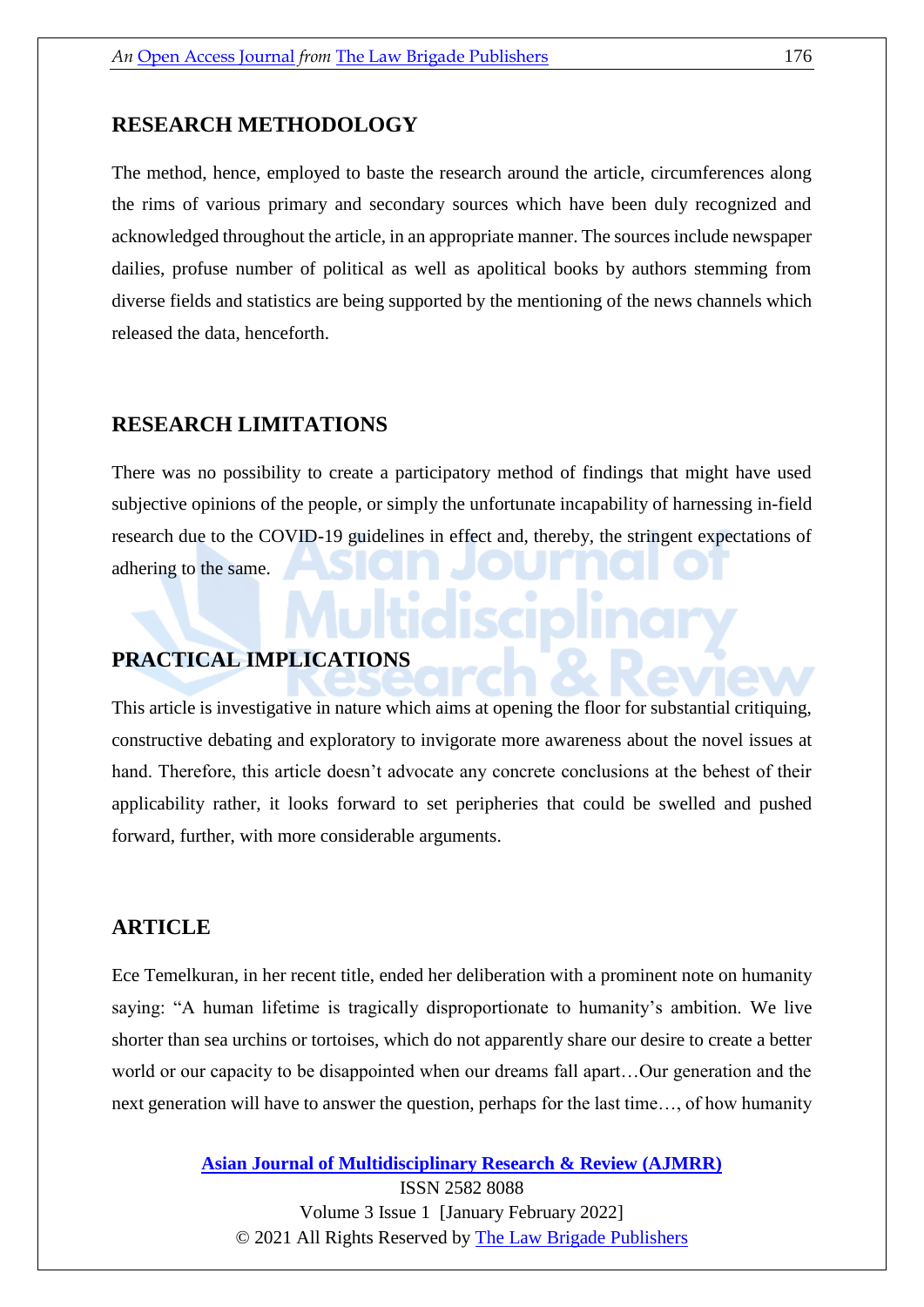should conduct itself"iii. "Maybe they'll [women] have to abandon their houses, or maybe they[women] will be simply murdered."<sup>iv</sup>, was the devastated answer given by Pashtana Zalmai Khan Durrani about the possibilities of torturous spectrum of realities awaiting for a specific gender under the Taliban regime in Afghanistan, in the coming future*;* "*The fact that a journalistic investigation could become a punishable offence highlights the extent of the recent decline in press freedom in Hong Kong"*<sup>v</sup> *, commented Cedric Alviani, RSF East Asia Bureau head with reference to the deteriorating condition of press freedom in erstwhile free Hong Kong or "*I demonstrated from February 6, the day anti-coup protests began in Yangon,…when the junta added my name to its arrest warrant list for "sedition" and raided my house and office. My family and I narrowly escaped. Knowing that our lives were in danger..."<sup>vi</sup>, remarked Thet Swe Win (Human Rights Activist) while making a choice through the commotions of dilemma whether she should continue her protest or not against the bellicose of military muscle striving on hard driven efforts to achieve democracy. Across the intersecting lengths and breadths of the globe, in times when embracing multiculturalism is making echoes on official white-collar diplomacy tables, it stands like a sharp contrasting narrative that the world is facing extremely nefarious whips on feeble humanity in recent times. This article, in particular, tries to set forth the complex fissures running in the contemporary world where humanity, in general, has fallen to suffer the assault at the hands of fellow human perpetrators.

The preamble of The Universal Declaration of Human Rights, begins with the first invocation: "Whereas recognition of the inherent dignity and of the equal and inalienable rights of all members of the human family is the foundation of freedom, justice and peace in the world…". However, with the unfolding of the novel events, all seems to be a bashed farce mockery in the face of humanity. The previous year witnessed some prominent upheavals in the geo-global fabric of the human civilization even when there was a collective and simultaneous struggle against a bigger fatal pandemic at hand, taking toll on the lives already. One issue that has ringed constantly, without discriminating the continent where it rung, was an excruciating thwacking suffered by, both, established and newly flourishing democracy. It isn't written down anywhere that democracy, be it participatory like in Switzerland or representative like in India, is the most accommodative form of polity that a country should aim for. Nonetheless, as mentioned by Mahatma Gandhi, democracy "…comes naturally to him who is habituated normally to yield willing obedience to all laws, human or divine"vii. The year 2021 began with

#### **[Asian Journal of Multidisciplinary Research & Review \(AJMRR\)](https://thelawbrigade.com/ajmrr/)**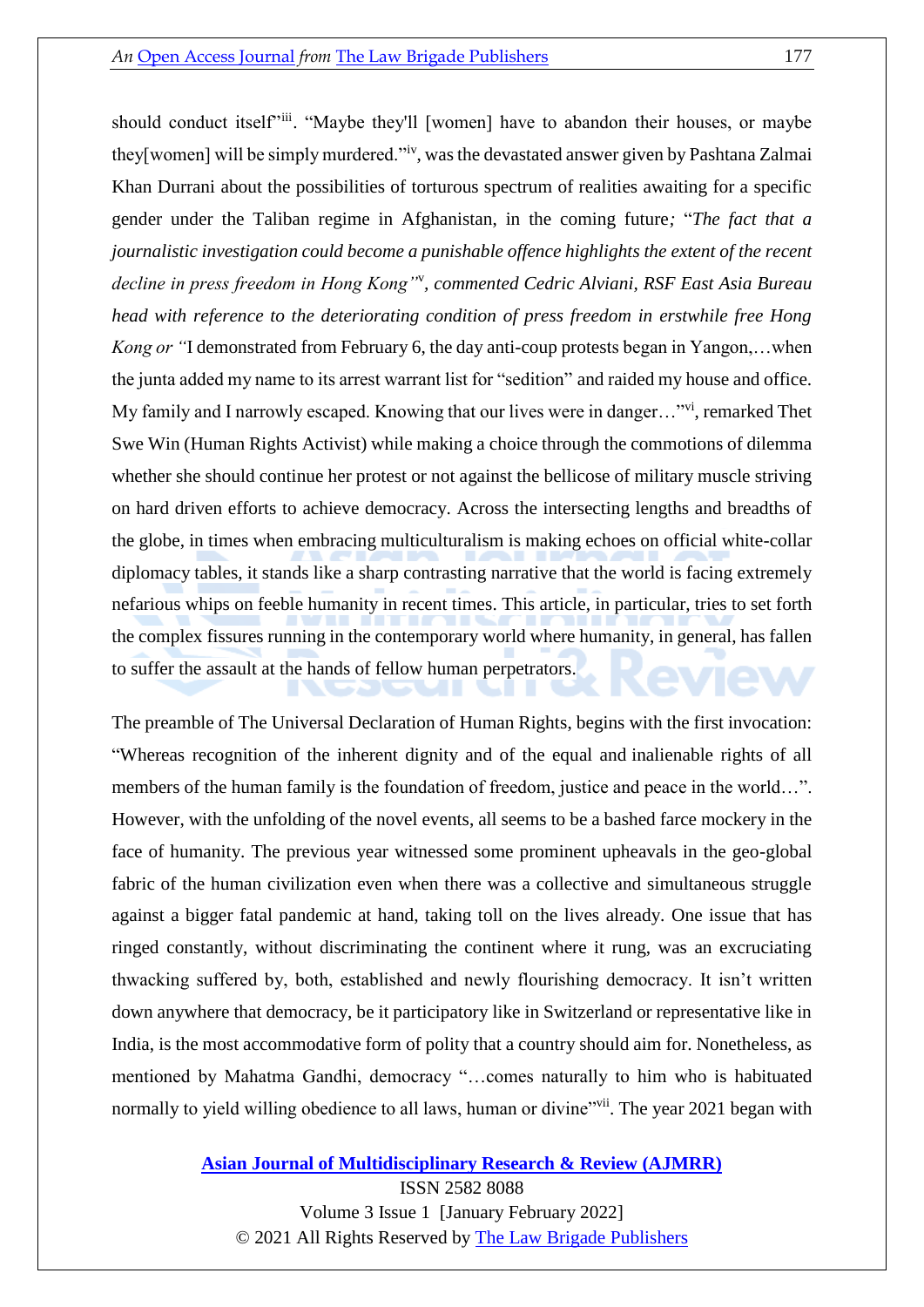a massive attack on The Capitol Building of the United States of America, the oldest democracy of the world. Five people died and many were left injured but it was more of a massive blow on the mandate of the common conscious reached by the people of a country, desiring change in leadership. The reason could have been the monstrous murdering of George Floyd on May 25, 2020 and many more like him over the four years or the mishandling of the COVID-19 virus leading to innumerous deaths. It came as a sharp blow that fellow Americans attacked the edifice of a belief that time and again issued the reiteration of democracy as: "…for the people, of the people, by the people…"viii

The next month of February was waiting with more chaos to offer. The military coup conducted by the *Junta* in Myanmar (February 1, 2021), throbbed the efforts of almost twenty-five years when the people across generations fought and many died to attain democracy as their medium to voice their concerns. Today, the Nobel laureate Aung San Suu Ki- the flagbearer of what honest conventions can bring to a country even if they were of a girl who took the dream of her father a step ahead when he died as she was just two years old- sits on the possibility of life imprisonment as a deposed leader for some fabricated accusations and covert hearings while her brothers and sisters in the country are being torturously mummed to death for a single innocent crime, i.e., peaceful protests against draconian regime. And, interestingly, when China advocated for the participation of Myanmar's *Junta* rulers in the ASEAN (Association of Southeast Asian Nations) 2021 summit, it reflected that for the other countries: "…national interests in Myanmar are more important than standing up for democracy there…in the process we had lost a little bit of our soul."<sup>ix</sup> But what was the most horrific of all the events, was seeing people in desperate attempts of fleeing Afghanistan on the morning of August 16, 2021 by clinging to the US Air-Force jets<sup>x</sup>. The infamous Taliban regime is known for its mockery of the human rights not from today but from the times when it was growing as a bulbous tumorous bud onto the ramified branch of its parent Pakistani militant group called the Mujahedeen, during the late 1970s as a resistance movement against the Soviet troops.<sup>xi</sup> When it officially, or more correct choice of words would be, when it forced its way to power in instable Afghanistan through colossal killing of innocent civilians, suicide bombing became endemic to almost every street of Afghanistan and crime against women does not even require a separate mention be it forced marriages, multiple marriages, abduction or rape<sup>xii</sup>- all in the name of safeguarding the teachings of the Sharia law. It's immature to comment on what the Taliban

**[Asian Journal of Multidisciplinary Research & Review \(AJMRR\)](https://thelawbrigade.com/ajmrr/)**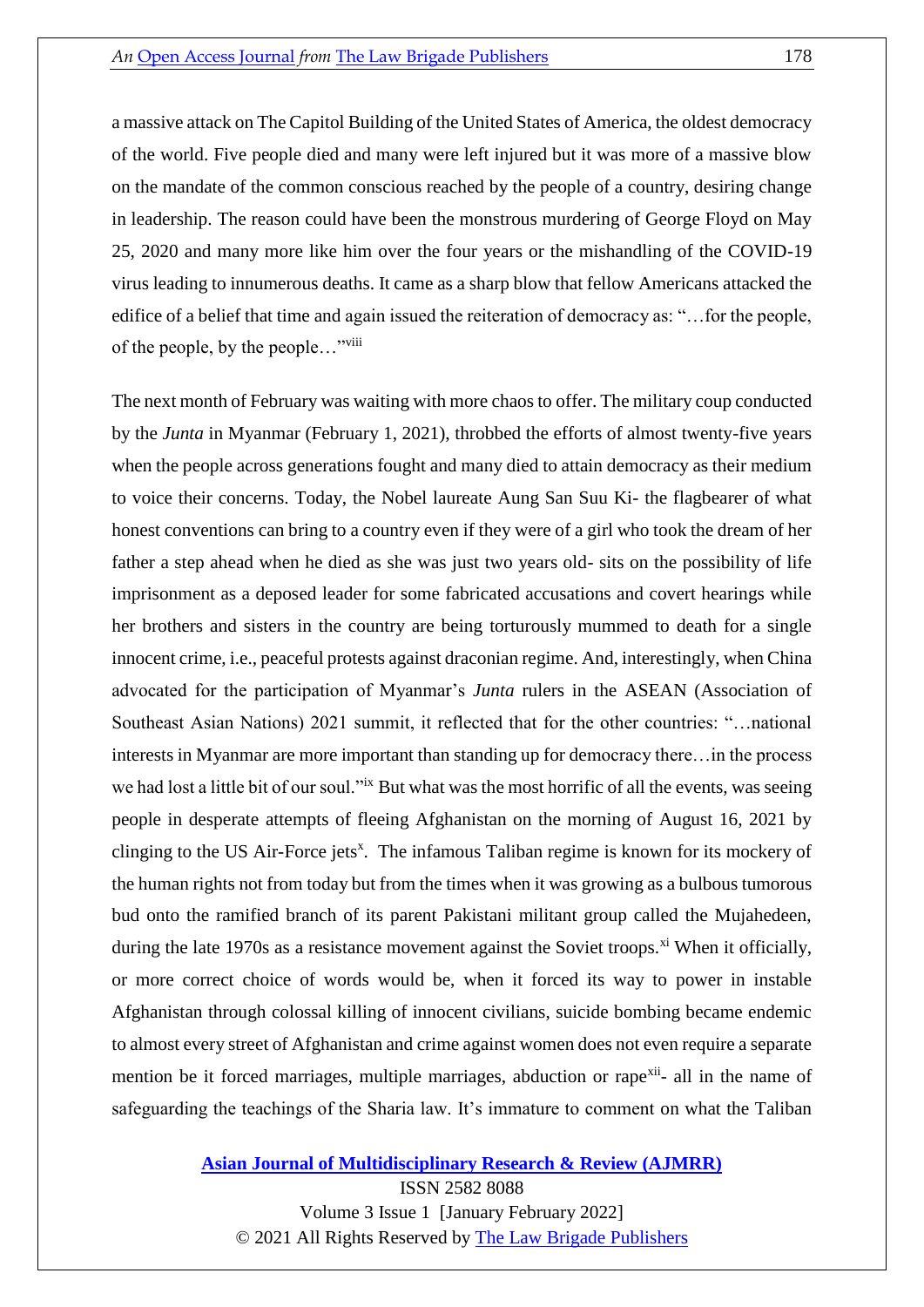2.0 regime is set to offer to the ailing Afghanistan with constant international pressure to behave in a legal manner if it desires global recognition but the ways and means with which it returned and the reverberation from its past makes it hard for anyone to have any better expectations out of them. These are the three prominent instances because these involved bigger powers in them, directly or indirectly. Countries which go unnoticed on the bigger map of bureaucratic diplomacy such as Sudan<sup>xiii</sup>, Kazakhstan<sup>xiv</sup>, Thailand<sup>xv</sup>, Ethiopia<sup>xvi</sup> or Havana<sup>xvii</sup> are fighting their own battles where mature democracy is either under attack or is tried to being suffocated to death in its fetal form where the people of a particular country wants to establish it. Humanity always wanted to be governed the way they desired and found most appropriate, since time immemorial. People living in the Indus Valley Civilization of the Indian subcontinent are nowhere to be compared with how the indigenous natives called the Red Indians lived, in now what we know as the United States of America. The way of living and the way of being governed are subjective to the human capital of a particular land, determined by yet another set of factors like the history, economy, geography, cultural beliefs and even the taboos associated with the particular acreage of their territory. Being treated like moths to the flame by the powerful State and the Non-State actors for their personal gains, humanity in particular cries every now and then for its simplest of cravings of being given a governing system that falls in alignment with peaceful living: "…democracy (abused by financial institutions and stripped of social justice) was undergoing the biggest crisis since the Second World War."*xviii* 

Another important factor of concern has been the migration issue and the rights of the refugee. A country like the Republic of India, known for the most flamboyant of the constitutions and celebrating elaborative civil rights, is a not a signatory to the UN Convention on refugees<sup>xix</sup> is quite an evidence of how deprecating it is for the blameless citizens of a country who suffer the wretchedness of the world for their skin color, belonging to a religious or ethnic minority or simply because they can't tolerate the unilateral sanctions on their State of dubious legality laws. A couple of days back there was a lot hustle on the Poland- Belarus borders<sup>xx</sup>. It was believed that the super 'Eurasian' power Russia- guilty of poisoning the opposition leader<sup>xxi</sup> Alexie Navalny and putting him behind bars for framed crimes- backed the authoritarian Alexander Lukashenko (already under global scrutiny of doping and rigging his way through the unfair elections) to create unrest in the Eastern European flank so that it could contain Ukraine from joining the NATO (North Atlantic Treaty Organization) and gaining more

**[Asian Journal of Multidisciplinary Research & Review \(AJMRR\)](https://thelawbrigade.com/ajmrr/)**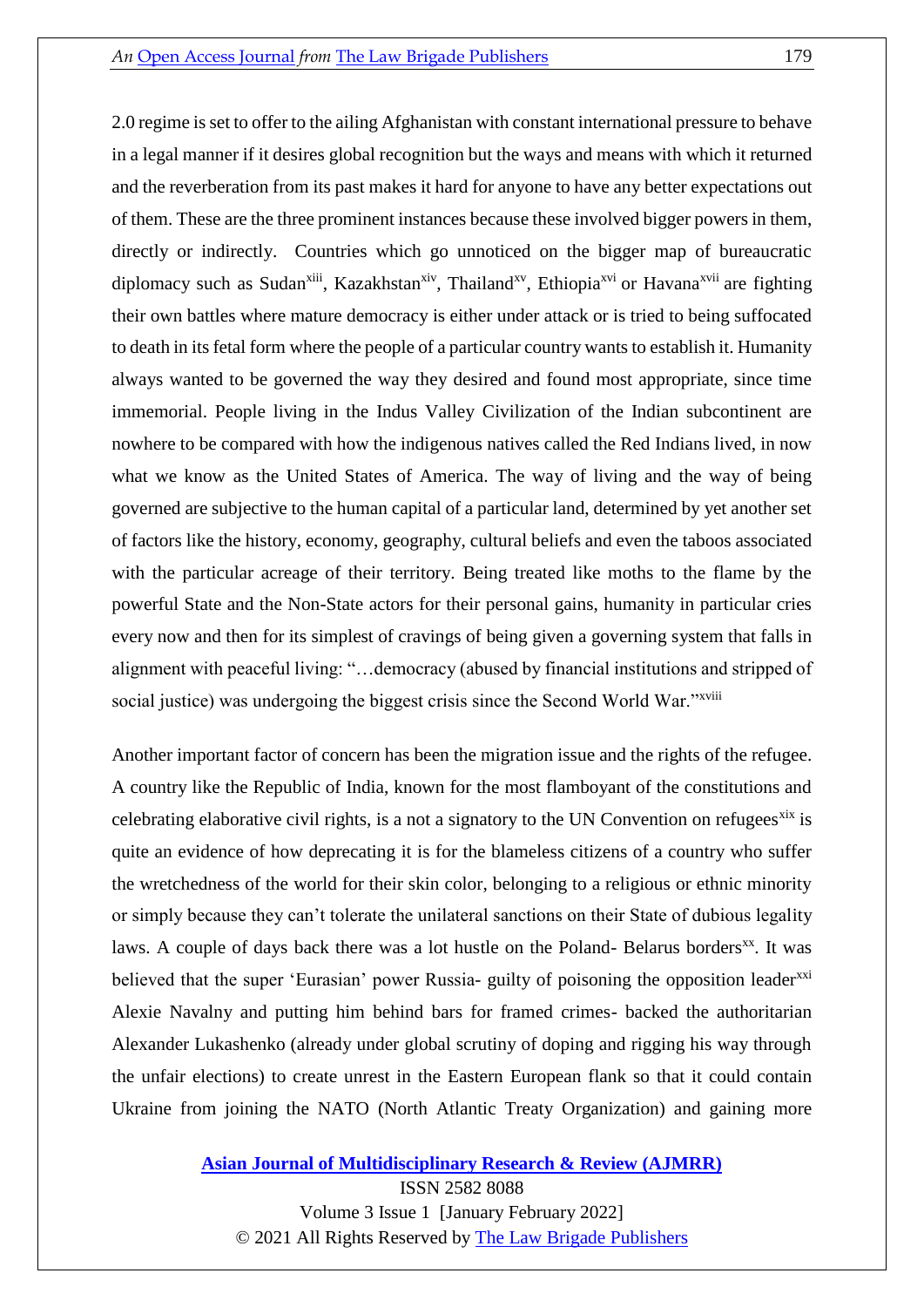military assistance from the 'global North'. In row, there are the Bangladeshi refugees on the *Seelampur* border of Delhi who are still living on the fringes to make ends meet and face the discrimination on daily basis for being the 'illegal migrants" who do have identity cards to cast their votes as they present a potential vote-bank to politicians but no ration cards to avail subsidized food grains for their families or the mothers being separated from their infants at the U.S.-Mexico border and still fighting in the courts to have their child's custody back or be it the Rohingyas fleeing from the violence casted upon them by their own countrymen to live a life of transgression in India and Bangladesh because of the liminal position assigned to them for being 'outsiders'.

The sudden disappearance of famous tennis female player Peng Shuai<sup>xxii</sup>, forced sterilization of and horrendous genocide of Uyghur Muslims<sup>xxiii</sup> in the Xinxiang area, cutting on all the freedom and liberty that Hong Kong enjoyed before it was coerced to accept the laws of the mainland China first time after 1997, unhealthy expansionist policy and exploiting the weaker nations under the garb of the economic corridors and the Belt and Road Initiative (BRI)- China, with its middle kingdom ideology, stands as the living example of how even a rising nation has got its roots rotten on which it stands. Frequently, it has been called upon by the international community for its aggressive policies and unipolar idea of rising in terms of economy, military and global power. The neighboring land of another rising country, i.e., India is nowhere behind it "The U.S. State Department's Country Report on Human Rights Practices itself last March recorded 'significant human rights issues' in India, including extrajudicial killings, torture, arbitrary arrest and detention, violence against minorities, unjustified harassment of journalists, and censorship and blocking of websites. India is rated poorly by the U.S. based Freedom House which called it 'partly free'." XXIV With all such instances and many more that go unrecorded, it is high time that we look into this matter as of grave concern. The environment with the climate crisis and the pandemic have already taken away a lot from us and, unfortunately but without doubt, are going to take a lot more. If not now, then when? We all need to adhere together and fight against the common to mankind, before it's too late: "Not just those people who look like us. Not just those who need what we need. Not just those who have gained an audience with us. Our duty is to improve the human condition- in every way we can, for everyone who needs it."xxv

#### **[Asian Journal of Multidisciplinary Research & Review \(AJMRR\)](https://thelawbrigade.com/ajmrr/)** ISSN 2582 8088